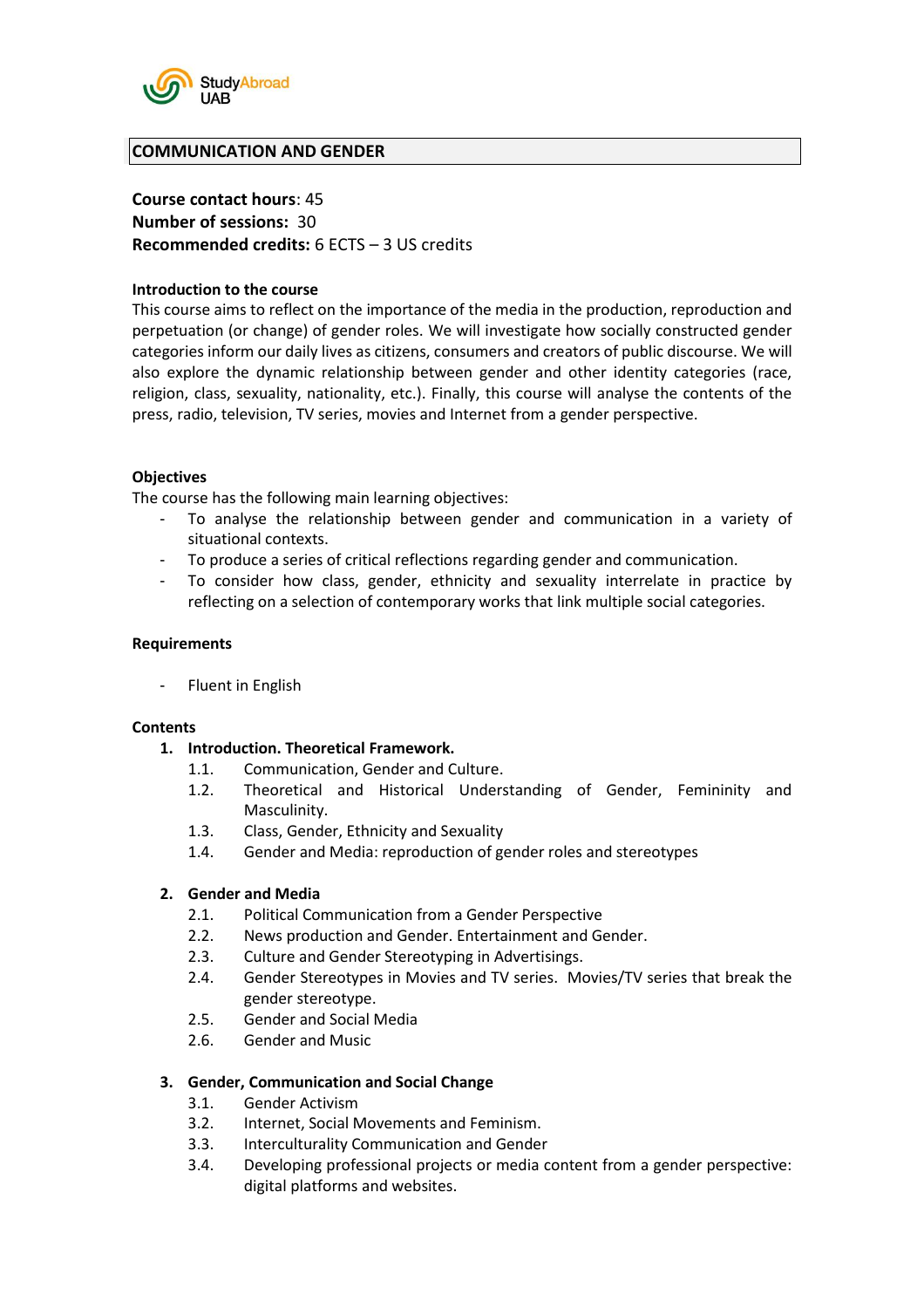

# **Class Schedule**

| <b>WEEK</b>    | <b>DAY</b> | <b>TOPIC</b>                                           | <b>READINGS</b>                 | <b>ASSINGMENT</b>     |
|----------------|------------|--------------------------------------------------------|---------------------------------|-----------------------|
|                |            | <b>UNIT 1: INTRODUCTION. THEORETICAL FRAMEORK</b>      |                                 |                       |
| $\mathbf{1}$   | 1/15       | Class introduction.                                    | Wood Ch.1                       |                       |
|                |            | <b>Communication &amp; Gender</b>                      |                                 |                       |
|                | 1/15       | <b>Theoretical and Historical</b>                      | Wood Ch.1                       |                       |
|                |            | <b>Understanding of Gender</b>                         |                                 |                       |
| $\mathbf{2}$   | 1/22       | Class, Gender, Ethnicity and                           | Frable                          | Discussion 1          |
|                |            | Sexuality                                              |                                 |                       |
|                |            |                                                        | <b>UNIT 2: GENDER AND MEDIA</b> |                       |
| 2              | 1/24       | <b>Political Communication</b>                         | Gallagher Ch.2                  | Group project 1       |
|                |            | from a Gender Perspective                              |                                 |                       |
| 3              | 1/29       | News Production and                                    | Ross, K. & Padovani,            |                       |
|                |            | Gender                                                 | C. Introduction                 |                       |
|                | 1/31       | News Production and                                    | Ross, K. & Padovani,            |                       |
|                |            | Gender                                                 | C. Introduction                 |                       |
| 4              | 2/5        | <b>Entertainment and Gender</b>                        | Gauntlett.                      | Discussion 2          |
|                |            |                                                        | Introduction                    |                       |
|                | 2/7        | <b>Entertainment and Gender</b>                        | Gauntlett.                      | Group Project 2       |
|                |            |                                                        | Introduction                    |                       |
| 5              | 2/12       | <b>Advertising and Gender</b>                          |                                 |                       |
|                | 2/14       | Stereotypes, movies, TV                                | Acosta-Alzuru                   |                       |
| 6              | 2/19       | Gender, movies, TV                                     | Jensen & Oster                  |                       |
|                | 2/21       | <b>Magazines and Gender</b>                            | Gauntlett, ch. 8-9              | Discussion 3          |
| $\overline{7}$ | 2/26       | <b>Assessment Period</b>                               |                                 | Mid Term Exam         |
|                | 2/28       |                                                        |                                 |                       |
| 8              | 3/5        | <b>Gender and Social Media</b>                         | <b>WACC</b>                     | Group Project 3       |
|                | 3/7        | <b>Gender and Music</b>                                |                                 |                       |
|                |            | <b>UNIT 3: GENDER, COMMUNICATION AND SOCIAL CHANGE</b> |                                 |                       |
| 9              | 3/12       | <b>Gender Activism</b>                                 | <b>IWMF</b>                     |                       |
|                | 3/14       | Internet, Social Movements                             |                                 |                       |
|                |            | and Feminism                                           |                                 |                       |
| 10             | 3/19       | Fans and Empowerment                                   | <b>Jenkins</b>                  | Group Project 4       |
|                | 3/21       | Interculturality,                                      |                                 | Discussion 4          |
| 11             |            | <b>Communication and Gender</b>                        | Holidays                        |                       |
|                | 3/26       |                                                        |                                 |                       |
| 12             | 3/28       |                                                        |                                 |                       |
|                | 4/2        |                                                        |                                 |                       |
|                | 4/4        | <b>Gender Equality and Media</b>                       | Ross, K. & Padovani,<br>Ch.1    |                       |
|                |            |                                                        |                                 |                       |
| 13             | 4/9        | <b>Glass Ceiling in Media</b>                          | Ross, K. & Padovani             | Group Project 5       |
|                |            | Industries                                             | Ch.1                            |                       |
|                | 4/11       | Gender, media and                                      | Ross, K. & Padovani             |                       |
|                |            | workplace                                              | Ch.1                            |                       |
| 14             | 4/16       | Developing professional                                |                                 | Case Study (Group     |
|                |            | and academic projects                                  |                                 | Project) Presentation |
|                | 4/18       | Wrap Up                                                | Wood Epilogue                   |                       |
|                |            |                                                        |                                 |                       |